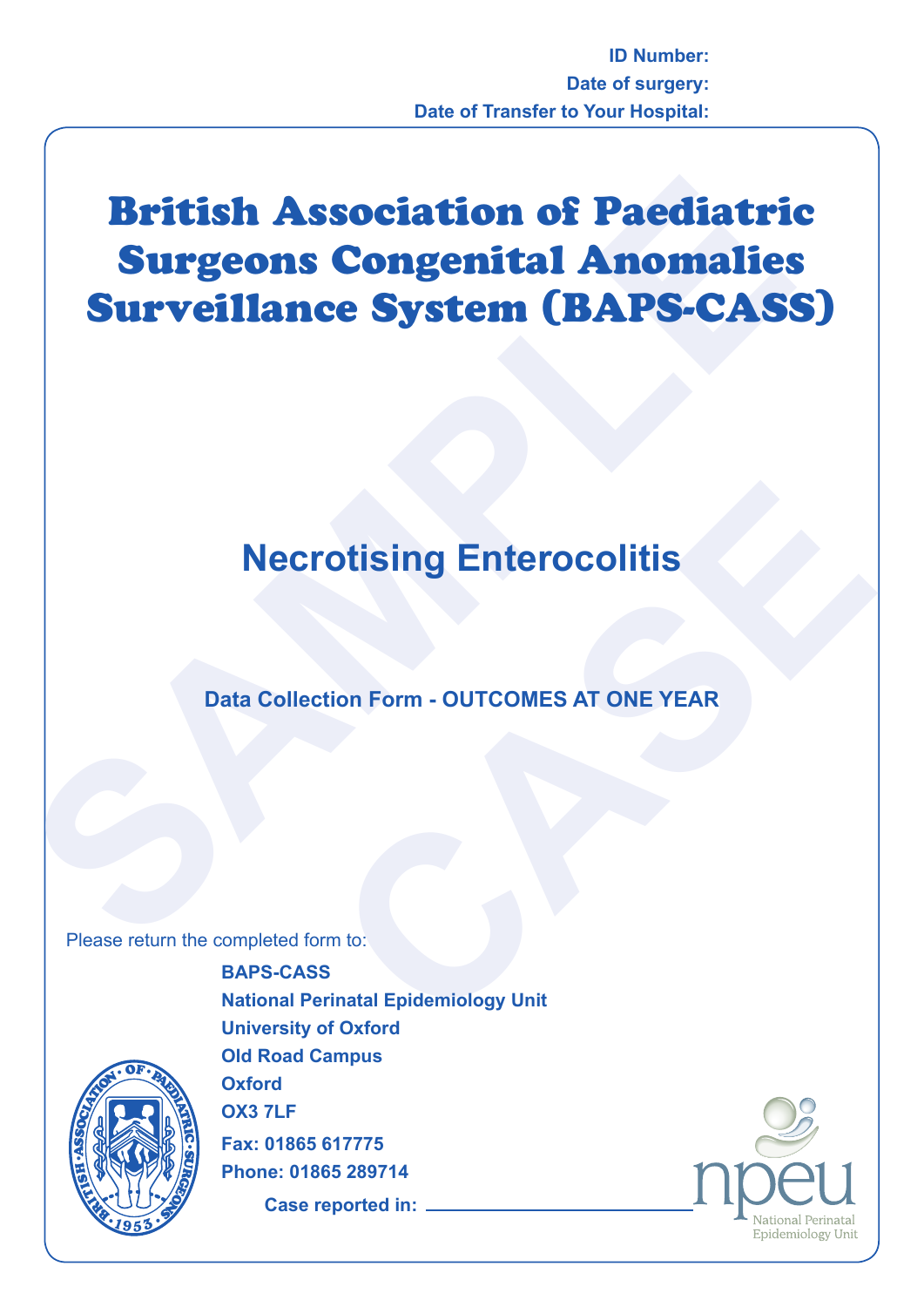# **Instructions**

- 1. Please do not enter any personally identifiable information (e.g. name, address or hospital number) on this form.
- 2. Fill in the form using the information available in the infant's case notes.
- 3. Tick the boxes as appropriate. If you require any additional space to answer a question please use the space provided in section 2.
- 4. Please complete all dates in the format DD/MM/YY, and all times using the 24hr clock e.g. 18:37
- **5. If you do not know the answers to some questions, please indicate this in section 2.**
- 6. If you encounter any problems with completing the form please contact the Study Administrator or use the space in section 2.

| 3.  | Tick the boxes as appropriate. If you require any additional space to answer a question please use the<br>space provided in section 2.            |                   |                                                                   |
|-----|---------------------------------------------------------------------------------------------------------------------------------------------------|-------------------|-------------------------------------------------------------------|
| 4.  | Please complete all dates in the format DD/MM/YY, and all times using the 24hr clock e.g. 18:37                                                   |                   |                                                                   |
| 5.  | If you do not know the answers to some questions, please indicate this in section 2.                                                              |                   |                                                                   |
| 6.  | If you encounter any problems with completing the form please contact the Study Administrator or use<br>the space in section 2.                   |                   |                                                                   |
|     | <b>Section 1: Outcomes</b>                                                                                                                        |                   |                                                                   |
| 1.1 | When was the infant last seen in your hospital, either as an inpatient or<br>outpatient?                                                          |                   |                                                                   |
| 1.2 | Was the infant discharged to another hospital after their initial admission?                                                                      |                   | Yes<br>No.                                                        |
|     | If Yes, please give name of hospital                                                                                                              |                   |                                                                   |
|     | Name of responsible consultant                                                                                                                    |                   |                                                                   |
|     | Date of transfer                                                                                                                                  |                   |                                                                   |
| 1.3 | Has the infant been discharged home?                                                                                                              |                   | Yes<br>No                                                         |
|     | If Yes, please specify date of discharge                                                                                                          |                   |                                                                   |
| 1.4 | Has any further surgery been required after the first 28 days post initial<br>surgery/drain insertion?<br>If Yes, please complete the table below |                   | Yes<br><b>No</b>                                                  |
|     | <b>Procedure</b><br><b>Date</b>                                                                                                                   | <b>Indication</b> | <b>Complications</b><br>If no complications,<br>please state none |
|     |                                                                                                                                                   |                   |                                                                   |
|     |                                                                                                                                                   |                   |                                                                   |
|     | D                                                                                                                                                 |                   |                                                                   |
| 1.5 | Is the infant still receiving parenteral nutrition(PN)?                                                                                           |                   | Yes<br>No                                                         |
|     | If No, please give date PN stopped                                                                                                                |                   |                                                                   |
| 1.6 | Does the infant have cholestasis?                                                                                                                 |                   | No<br>Yes                                                         |
|     |                                                                                                                                                   |                   |                                                                   |
| 1.7 | Does the Infant have IFALD*?                                                                                                                      |                   | Yes<br>No                                                         |
|     | If Yes, is it                                                                                                                                     | Type 1            | Type 3<br>Type 2                                                  |
| 1.8 | Has the infant had a liver transplant?                                                                                                            |                   | No<br>Yes                                                         |
|     | If Yes, please give date of transplant                                                                                                            |                   |                                                                   |
|     | If No, has the infant been listed for liver transplant?                                                                                           |                   | Yes<br>No                                                         |
| 1.9 | Has the infant had a bowel transplant?                                                                                                            |                   | No<br>Yes                                                         |
|     | If Yes, please give date of transplant                                                                                                            |                   |                                                                   |

\* For guidance please see back cover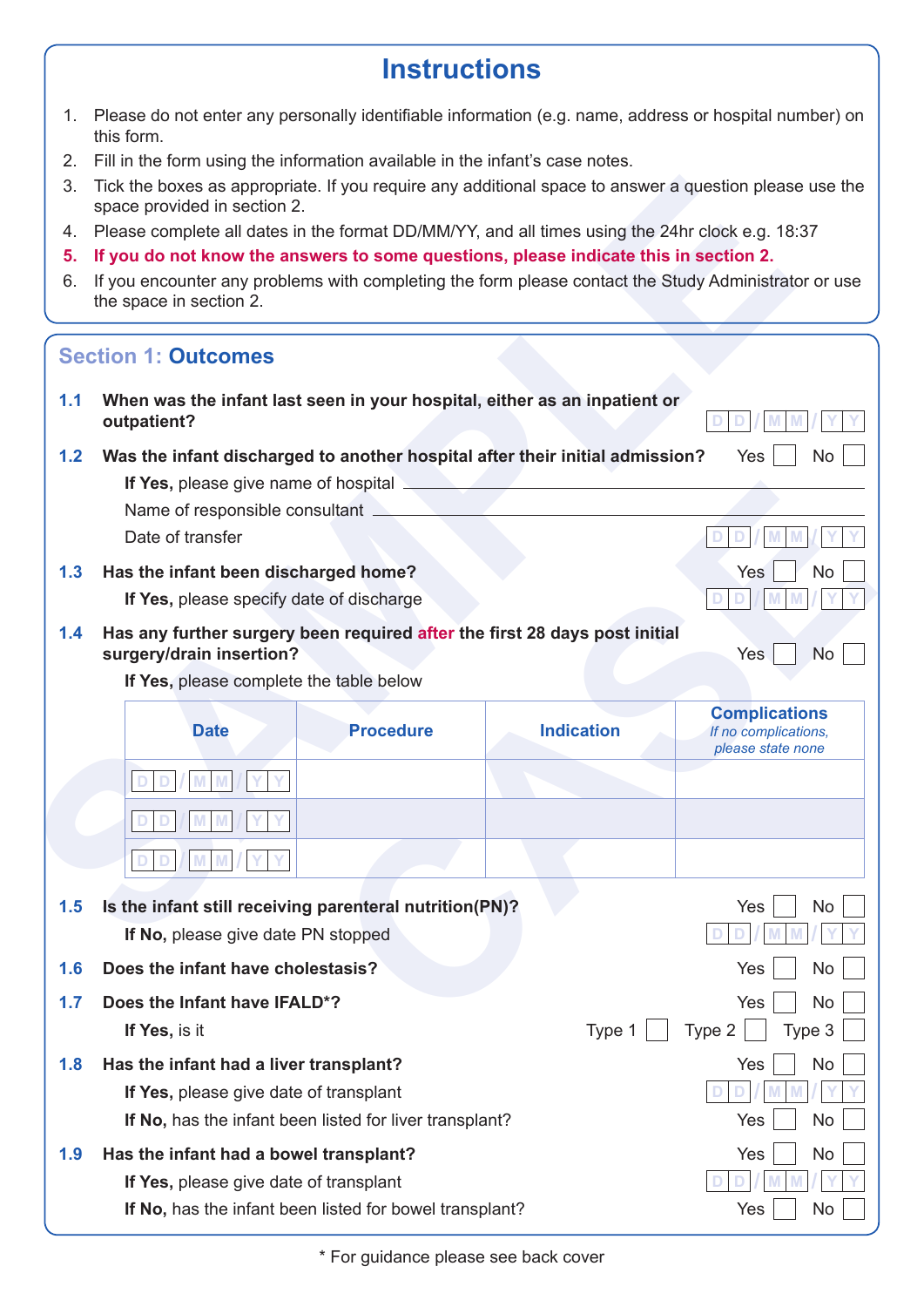### **1.10 Did this infant die?** Yes  $\begin{array}{|c|c|c|c|c|} \hline \end{array}$  No

**If Yes,** please give date of death **D D** *D* **D M** 

Cause of death as stated on the death certificate *(please state if not known)*

| Did the infant have a post mortem?                         | Yes<br>No |
|------------------------------------------------------------|-----------|
| If Yes, what was the cause of death from the post mortem?  |           |
|                                                            |           |
|                                                            |           |
|                                                            |           |
| Section 2: Please add any other relevant information below |           |
|                                                            |           |
|                                                            |           |
|                                                            |           |
|                                                            |           |
|                                                            |           |
|                                                            |           |
|                                                            |           |
|                                                            |           |
|                                                            |           |
|                                                            |           |
|                                                            |           |
|                                                            |           |
|                                                            |           |
|                                                            |           |
|                                                            |           |
|                                                            |           |
|                                                            |           |
|                                                            |           |
|                                                            |           |
|                                                            |           |
|                                                            |           |
|                                                            |           |
|                                                            |           |
|                                                            |           |
|                                                            |           |

# **Section 3:**

|  | 3.1 Name of person completing the form |
|--|----------------------------------------|
|--|----------------------------------------|

- **3.2 Designation**
- **3.3 Today's date D D** *D* **M M M M** *M M P*

You may find it useful in the case of queries to keep a copy of this form.